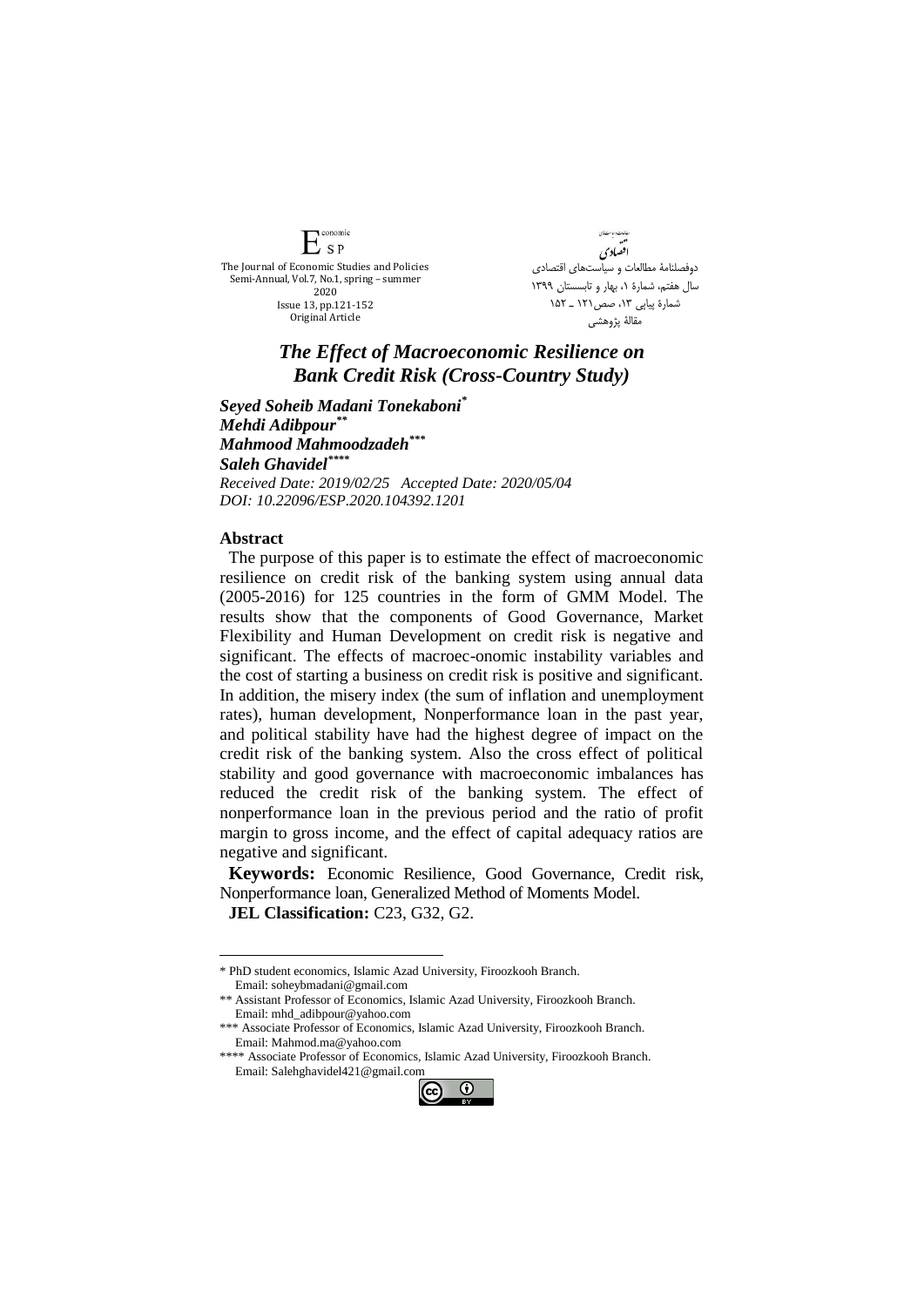## **Bibliography**

- Abonouri, Esmail & Lajevardi, Hasan (2016). "Economic Resilience and Vulnerability: Case Study of OPEC Countries", *Journal of Energy Planning and Policy Research*, Vol. 2, No. 4, pp. 27-54.
- Agić, z. & Jeremić, z (2018). "Macroeconomic and Specific Banking Determinants of Nonperforming loans in Bosnia and Herzegovina", *Industrija*, Vol. 1, No. 46, pp. 45-60.
- Anderson, R. & Sundaresan, S. (2000). "A Comparative Study of Structural Models of Corporate Bond Yields: An Explanatory Investigation", *Journal of Banking & Finance*, Vol. 24, No. 1-2, pp. 69-255.
- Arbabian, Shirin; Yazdani, Mehdi & Khalili Ardeli, Sesigheh (2016). "The effect of information and Communications Technology (ICT) on Trade Development of Industry", *Iranian Journal of Trade Studies*, Vol. 20, No. 79, pp. 35-66.
- Awojobi, O. & Amel, R (2011). "Analysing risk management in banks: Evidence ofbank efficiency and macroeconomic impact", *Journal of Money, Investment and Banking*, Issue. 22, pp. 147-162.
- Babouček, Ivan & Jančar, M (2005). "Effects of Macroeconomic Shock to the Quality of the Aggregate Loan Portfolio", *Czech National Bank, Working Paper Series*, pp. 1-62.
- Baltagi, B. H (2008). *Econometric analysis of panel data*, Chichester: John Wiley & Sons Ltd.
- «Bank Nonperforming Loans» (2018/04/16), *www.indexmundi.com.*
- Bofondi, M., & Ropele, T (2011). "Macroeconomic Determinants of Bad Loans: Evidence from Italian Banks", *Questioni di Economia eFinanza, Bank of Italy Occasional Papers*, Vol. 11, No. 89, pp. 1-26.
- Breuer, J. B (2006). "Problem Bank Loans, Conflicts of Interest, and Institutions", *Journal of Financial Stability*, Vol. 2, No. 3, pp. 266-285.
- Briguglio, L; Cordina, G.; Farrugia, N. & Vella, S (2008). "Economic Vulnerability and Resilience: Concepts and Measurements", *Oxford Development Studies*, Vol. 3, No. 37, pp. 1810-2611.
- Carey, M (1998). "Credit risk in private debt portfolios", *Journal of Finance*, Vol. 53, No. 4, pp. 1363-1387.
- Castro, V (2013). "Macroeconomic Determinants of the Credit Risk in the Banking System: The Case of the GIPSI", *Economicmodeling*, Vol. 31, Issue. C, pp. 672-683.
- Chaibi, H. & Ftiti, Z (2014). "Credit risk determinants: Evidence from acrosscountry study", *Research in International Business and Finance*, Vol. 33, No.1, pp.1-16.
- Clair, R. T (1992). "Loan Growth and Loan Quality: Some Preliminary Evidence fromTexas Banks", *Federal Reserve Bank of Dallas Economic Review*, pp. 9-22.
- Collin Dufresne, P. & R. Goldstein (2001). "Do Credit Spreads Reflect Stationary Leverage Ratios?", *Journal of Finance*, Vol.36, Issue .5 ,pp. 1929-1957.
- Dadgar, Yadolah; Nazari, Roholah & Siami Eraghi, Ebrahim (2013). "Government and Optimum Tax in public sector economics in Iran", *Applied Economics Studies*, Vol. 2, No. 5, pp. 1-27.
- Davoodi Kasabi, Ali Asghar (2005). *Investigating the Effective Factors in Creating Non-Performing Loans in Refah Bank*, Master of Thesis in Accounting, Mashhad: Azad University.
- Demirguc-Kunt, A. & Detragiache, E (1998). "The Determinants of Banking Crises in Developing and Developed Countries". *IMF Staff Papers*, Vol. 1, No. 45. , pp. 81-109.
- Espinoza, R. & Prasad, A (2010). "Nonperforming Loans in the GCC Banking System and theirMacroeconomic Effects", *IMF Working Paper*, Middle East andCentral Asia Department, WP/10/224.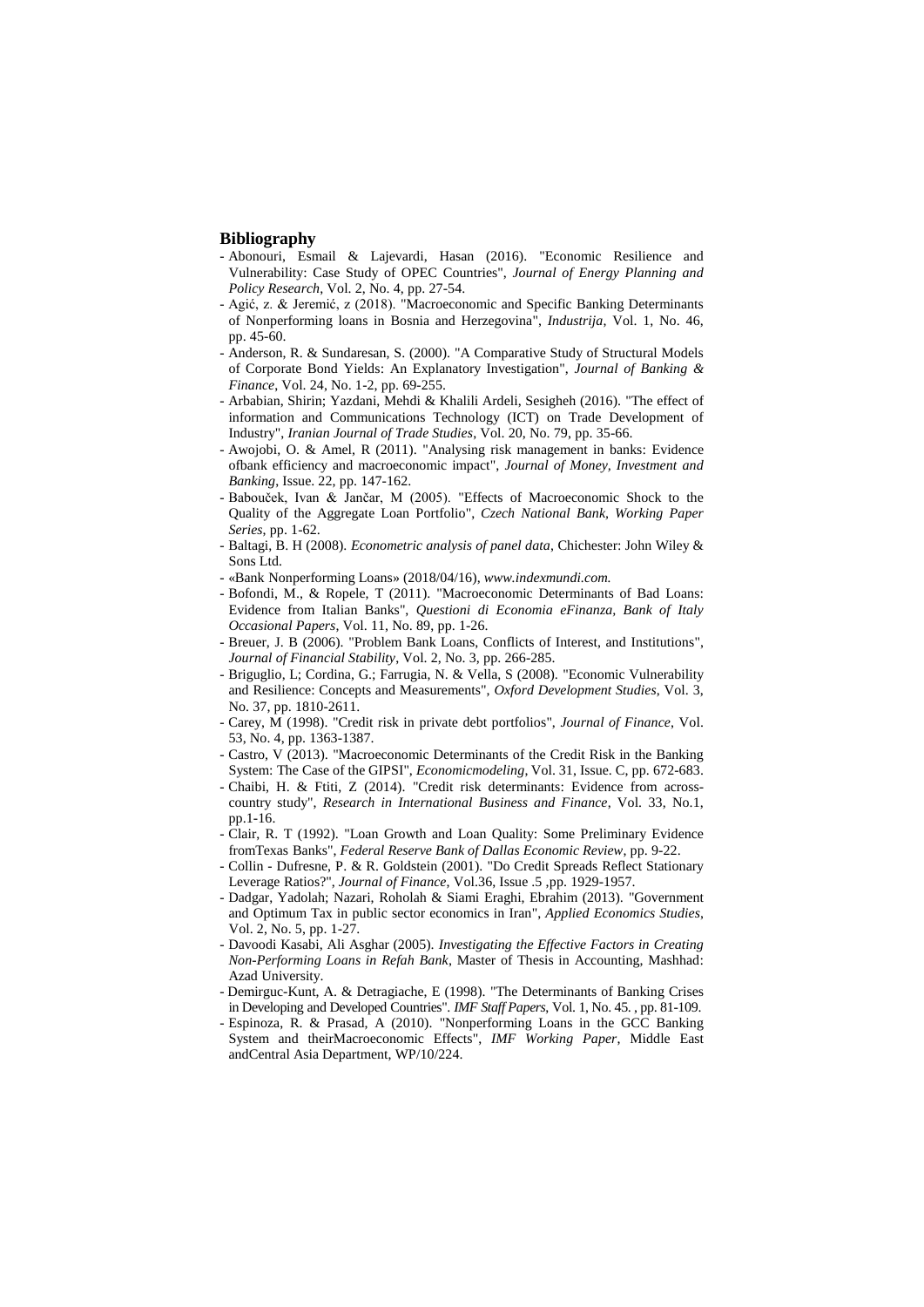- Frederic S. Mishkin (1999). *The Economics of Money, Banking and Financial Markets*, Toronto: Pearson.
- Gavin, M. & Haussmann, R (1996). "The Roots of Banking Crises: The Macroeconomic Context", *Inter-American Bank, Working Paper*, pp. 1-20.
- Ghiyasvand, Abolfazl & Abdolshah, Fatemeh (2016). "Economic Resilience Indicators", *Journal of Trend*, Vol. 22, No. 71, pp. 79-106.
- Ghiyasvand, Abolfazl & Abdolshah, Fatemeh (2016). "Estimate of Iran, Economic Resilience during 1996-2011 years", Basij Strategic Studies Quarterly, Vol. 18, No. 68, pp. 91-109.
- Ghiyasvand, Abolfazl & Abdolshah, Fatemeh (2016). "The Concept and Measurement of Economic Resilience", *Journal of Economic Research*, Vol. 15, No. 59, pp. 161-187.
- Ghodsipour, Seyed Hasan; Nabati, Mohamad Mehdi & Teymouri, Amir (2017). "Investigating the Effect of Economic Freedom on Non-Performing Loans of Banking System using System Dynamics Approach", *Second International Conference on Integration of Management and Economics in Development*, University of Tehran.
- González-Hermosillo, B.; Pazarbasioglu, C. & Billings, R (1997). "Determinants of Banking System Fragility: A Case Study of Mexico", *IMF Staff Papers*, pp. 295-314.
- Gorton, G (1988). "Banking Panics and Business Cycles", *Oxford Economic Papers*, Vol. 40, No.4 , pp. 751-781.
- Hamidi, Arezoo; Noreresti, Mohamad & Vahrami, Vida (2017). "Survey Relation between Finance Development and Energy Demand in Selective Countries with Dynamic Panel", *Financial Monetary Economic*, Vol. 24, No. 13, pp. 150-174.
- Hardy, D. & Pazarbasiglu, C (1998). Leading Indicators of Baking Crisis: Was Asia Different?" *IMF Working Papers*, pp. 1-32.
- Hemati, Abdolnaser & Mohebinejad, Shadi (2010). "Evaluating the Effect of Macroeconomic Variables on Bank's Credit Risk", *Journal of Economic Research*, Vol. 2, No. 6, pp. 33-59.
- Heydari, Hadi; Zavarian, Zahra & Noorbakhsh, Iman (2011). "Macroeconomic Indices on Non-Performing Loans", *Economic Research*, Vol. 11, No. 4, pp. 43-65.
- «Indicators of External Dept, Financial Sector, Economy & Growth, budget Deficit, trade balance, Inflation, Unemployment, Poverty, Human Development Index (HDI), Economic Freedom, Doing Business, Transparency International (perception of corruption, Government Effectiveness, Control Corruption, Control Corruption Cluster/Governance Dimension, Government Effectiveness Cluster/Governance Dimension) » (2018/03/12), *https: //data.worldbank.org.*
- Islamoglu, M (2014). *The Effect of Macroeconomic Variables on Non - performing Loan Ratio of Publicly Traded Banks in Turkey*, Karabük Turkey: Department of Business Karabük University Faculty of Business.
- Janati, Abolfazl; Arbabial, Shirin & Khojasteh, Zeinab (2016). "The Impact of Macroeconomic Determinants on Banking Stability", *Journal of Monetary and Banking Research*, Vol. 9, No. 29, pp. 487-517.
- Jovic, Z (2017). "Determinants Of Credit Risk: The Case of Serbia", *Economic Annals*, Vol.62, Issue.212, pp.155-188.
- Kafili, Vahid & Pishva, Reza (2017). "The effect of good governance on the relationship between financial developments an economic growth", *Economic Journal*, Vol. 19, No. 7-8, pp. 5-23.
- Keeton, W. R. & Morris, C. S (1987). "Why Do Banks' Loan Losses Differ?", *Federal Reserve Bank of Kansas City Economic Review*, Vol. 72, No. 5, pp. 3-21.
- Khataie, Mahmood; Mohamadi, Teymoor & Mirzaei, Esmaeil (2016). "Determinants of Loan Portfolio Quality in Banking System of Iran: Dynamic Panel Data Approach", *Applied Economics Studies*, Vol. 5, No. 17, pp. 81-108.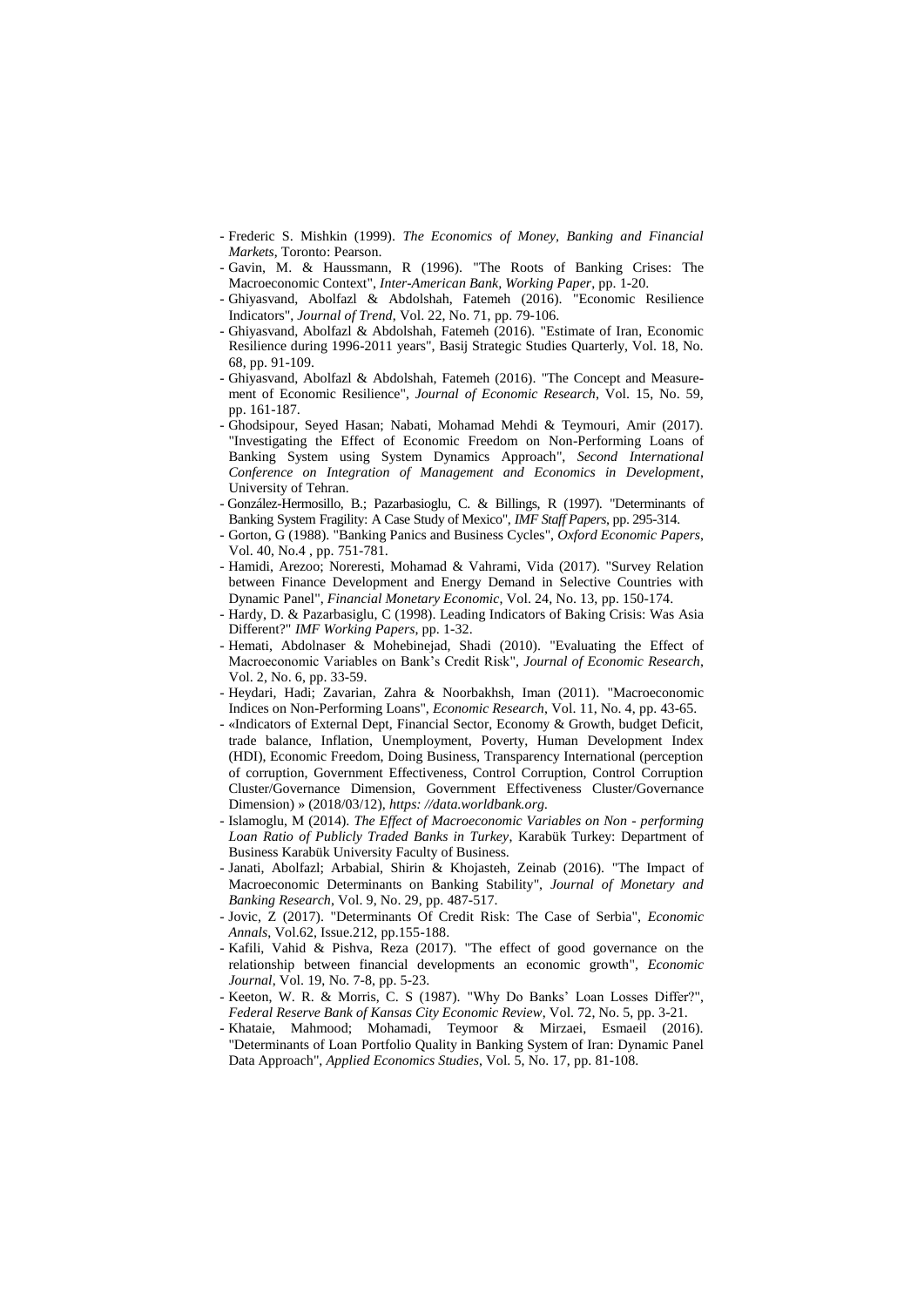- Kim, B. w. (2015). "Growth Regression Revisited: IV and GMM", *Global Journal of Management and Business Research,* Vol. 15, No. 6, pp. 2249-4588.
- Komijani, Akbar & Salatin, Maryam (2011). "Effect of Good Governance on Economic Growth in the Selected Countries of OPEC and OECD", *Quarterly Journal of Economic Modeling*, Vol. 2, No. 6, pp. 1-24.
- Kordbacheh, Hamid & Pordel Nooshabadi, Leila (2012). "The Determinants of Non-Performing Loans in Iranian Banking Industry", *Iranian Journal of Economic Research*, Vol. 16, No. 49, pp. 117-150.
- Louzis, D. P.; Vouldis, A. T. & Metaxas, V. L (2010). "Macroeconomic and Bankspecific Determinants of Nonperforming Loans in Greece: A Comparative Study of Mortgage, Business and Consumer Loan Portfolios", *Bank of Greece, Economic Research Department, Working paper*, pp.1-44.
- Makri, V. & Papadatos, K (2014). "How accounting information and macroeconomic environment determine credit risk? Evidence from Greece", *International Journal of Economic Sciences and Applied Research*, Vol. 7, Issue. 1, pp. 129-143.
- Mehrabian, Azadeh & Seyfipour, Roya (2015). "Pathology of Non-Performing Loans in Iranian Banking System", *Quarterly Journal of Financial Economics*, Vol. 10, No. 36, pp. 73-85.
- Mehrara, Mohsen & Mehranfar, Mehdi (2012). "Bank and Macroeconomic Variables Efficiency in Risk Management", *Journal of Economical Modeling*, Vol. 1, No. 21, pp. 21-37.
- Moafi, Seyedeh Fatemeh; Dehghan Nayeri, Leila & Poordadash Mehrabani, Maryam (2015). *Indicating the Resistance Economy in the Banking Industry*, Tehran: Mellat Bank, Atiyeh Negar Publications.
- Mohammadi, Teymour, Eskandar, Farzad & Karimi, Davoud (2016). "The Effect of Macroeconomic Variables and Special Banking Characteristics on Non-Performing Loans in Iranian Banking System", *Journal of Economic Research*, Vol. 16, No. 62, pp. 87-108.
- Mohseni, Reza & Fathian, Maryam (2015). "Impact of Fluctuations in Macroeconomic Variables on Non-Performing Loans", *Quarterly Journal of Islamic Finance and Banking Studies*, Vol. 6, No. 3, pp. 95-130.
- Mueller, C (2000). *A Simple Multi-factor Model of corporate Bond Prices*, University of Wisconsin- Madison, Doctoral Dissertation.
- Nkusu, M (2011). "Nonperforming loans and macrofinancial vulnerabilities in advanced economies", *Working Paper*, pp. 1-28.
- Noroozi, Payam (2014). "The Effect of Macroeconomic Variables on Credit Risk of Banks in Iran", *Journal of Monetary and Banking Research*, Vol. 7, No. 20, pp. 237-257.
- Nursechafia, N. & Abduh, M (2014). "The susceptibility of Islamic banks' credit risk towards macroeconomic variables", *Journal of Islamic Finance*, Vol. 1, No. 3, pp. 23-37.
- Parker, George (1999). "Risk Management, Risk Dimensions and It's Application in Financial Institutions", Translation by Persaian, Ali, *Financial Research Journal*, Vol. 4, No. 13, pp. 125-144.
- Shabani, Ahmad & Jalali, Abdolhosain (2012). "Reasons for Spread on Non-Performing Loans in Iranian Banking System and Stating Solutions to Improve it", *Journal of Planning and Budgeting*, Vol. 16, No. 4, pp. 155-181.
- Shahnazi, Roholah & Zabihidam, Mohamad Said (2013). "Investigating the Impact of Economic Concentration on Productivity in Iranian Manufacturing Industries", *Journal of Economic Development Research*, Vol. 5, No. 16, pp. 127-152.
- Sharif-Azadeh, M. & Hosseinzadeh Bahreini, M (2003). "Effectiveness ofIranian Private Investment of Economic safety Indices", *Mofid Journal*, Vol. 9, No. 38, pp. 159-192.